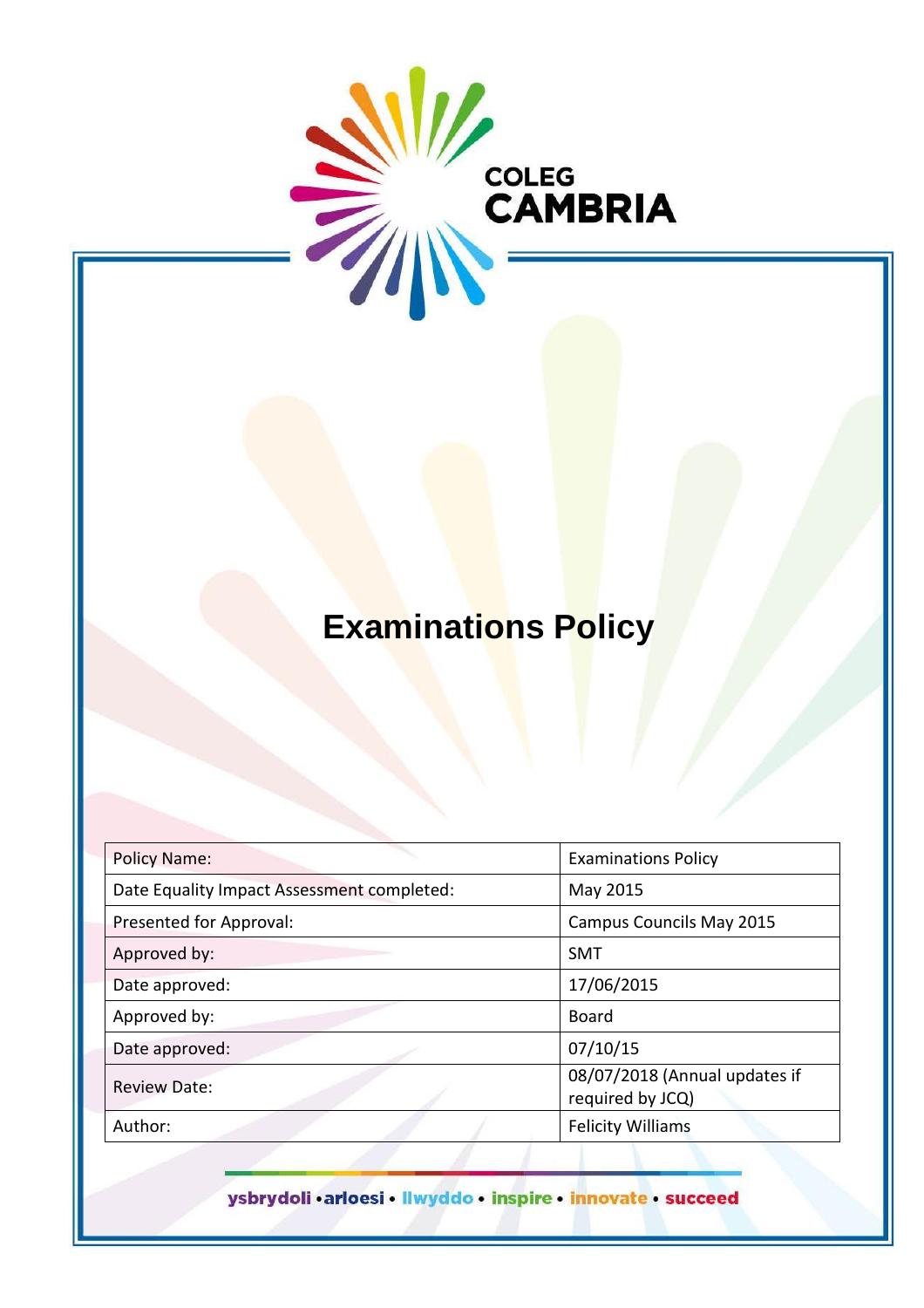# **Purpose**

- The planning, administration and management of examinations and external assessment processes are conducted in the best interests of candidates;
- To ensure the operation of an efficient exams system with clear guidelines for all relevant staff
- All examinations and external assessment processes are conducted in line with national and examining body regulations;
- All those involved in all aspects of examinations and external assessment processes are familiar with their roles and responsibilities.

# **Risk**

The college Risk Register is used to monitor all Exams related risks, and actions to manage these. These include malpractice, safe keeping of exam papers and inclement weather issues.

# **Responsibilities**

# **The Head of Centre**:

- has overall responsibility for the school/college as an exams centre and advises on appeals and re-marks.
- is responsible for reporting all suspected or actual incidents of malpractice refer to the JCQ document *Suspected malpractice in examinations and assessments*.

# **Exams Manager** :

- manages the administration of external exams.
- advises the senior leadership team, subject and class tutors, and other relevant support staff on annual exams timetables and procedures as set by the various awarding bodies.
- oversees the production and distribution, to all centre staff and candidates, of an annual calendar for all exams in which candidates will be involved and communicates regularly with staff concerning imminent deadlines and events.
- ensures that candidates are informed of those aspects of the exams timetable that will affect them.
- checks with teaching staff that the necessary coursework and/or controlled assessments are completed on time and in accordance with JCQ guidelines.
- provides and confirms detailed data on estimated entries.
- maintains systems and processes to support the timely entry of candidates for their exams.
- receives, checks and stores securely all exam papers and completed scripts and ensures that scripts are dispatched as per the guidelines.
- administers access arrangements and makes applications for special consideration following the regulations in the JCQ publication *A guide to the special consideration process*.
- identifies and manages exam timetable clashes.
- accounts for income and expenditures relating to all exam costs/charges.
- line manages the senior exams invigilator in organising the recruitment, training, and monitoring of a team of exams invigilators responsible for the conduct of exams.
- ensures candidates' coursework / controlled assessment marks are submitted, and any other material required by the appropriate awarding bodies correctly and on schedule.
- tracks, dispatches, and stores returned coursework / controlled assessments.
- arranges for dissemination of exam results and certificates to candidates and forwards, in consultation with the SLT, any post results service requests.

#### **Directors and Deputy Directors** are responsible for*:*

- guidance and pastoral oversight of candidates who are unsure about exams entries or amendments to entries.
- Oversee the accurate completion of entry and all other mark sheets and adherence to deadlines as set by the Exams Manager, for their area of responsibility.
- accurate completion of coursework / controlled assessment mark sheets and declaration sheets.
- decisions on post-results procedures.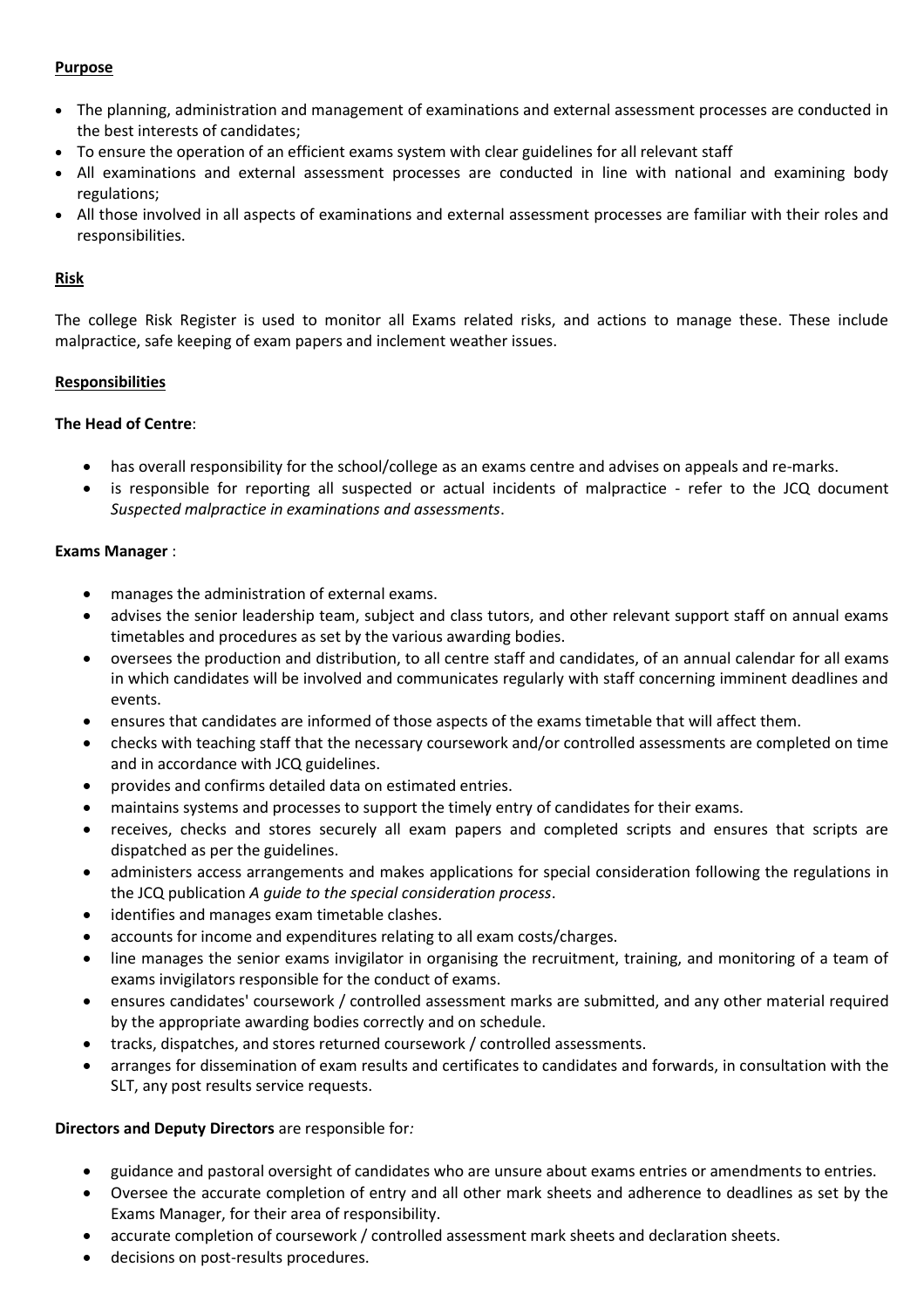**Tutors** are responsible for:

• Supplying information on entries, claim sheets, coursework and controlled assessments as required by the Director/Deputy Director or Exams Manager.

# The **special educational needs coordinator (SENCo)** is responsible for:

- identification and testing of candidates' requirements for access arrangements and notifying the Exams Manager in good time so that they are able to put in place exam day arrangements
- process any necessary applications in order to gain approval (if required).
- working with the Exams Manager to provide the access arrangements required by candidates in exams rooms.

# **Invigilators** are responsible for:

- assisting the Exams Manager in the efficient running of exams according to JCQ regulations.
- collection of exam papers and other material from the exams office before the start of the exam.
- collection of all exam papers in the correct order at the end of the exam and ensuring their return to the exams office.

# **Candidates** are responsible for:

- understanding coursework / controlled assessment regulations and signing a declaration that authenticates the coursework as their own.
- Seeking clarification, from the exams team, on any communication received from the exams department that they do not fully understand.
- ensuring they conduct themselves in all exams according to the JCQ regulations.
- Reporting any concerns in relation to themselves, or others, which could affect their performance or the performance of others sitting the exam to the Exams Manager as soon as possible.

#### **Communication & Bilingualism**

A version of this policy is available in Welsh.

#### **Equality Impact Assessment**

Stage one carried out  $6<sup>th</sup>$  May 2015. Does not require stage 2.

#### **Consultation Process**

IS Team, Campus Council, SMT, Board

#### **Lifespan of Document**

Please see the front cover for information.

The policy will be in place for 3 years before a formal review is required. JCQ issue new guidelines annually and this may require minor policy updates during this time.

#### **Implementation Plan**

Content of policy is already in place.

#### **Key Performance Indicators & Standards**

The college is subject to frequent exam inspections organised by JCQ and various awarding bodies. The inspection results are an indication of performance and standards any recommendations and actions are followed up.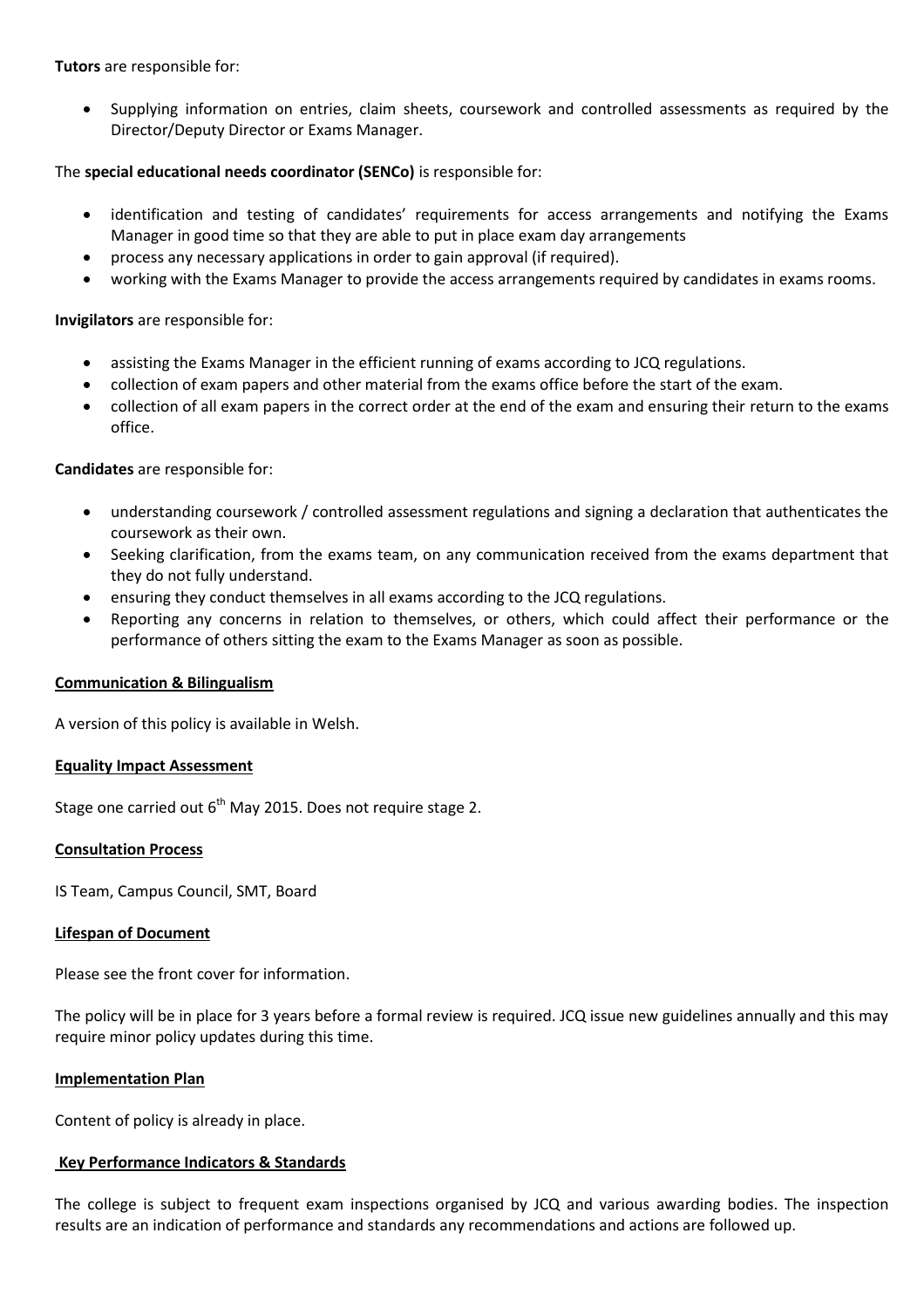The number of complaints in relation to exams is also monitored and can be used as a performance indicator.

### **References**

Where references are made to JCQ regulations/guidelines, further details can be found at [www.jcq.org.uk.](http://www.jcq.org.uk/)

# **Qualifications and Exams Offered**

- The qualifications offered at this centre are decided by the Directors.
- Decisions on whether a candidate should be entered for a particular subject will be taken by Tutor in consultation with the Director/Deputy Director and Candidate.
- Internal Exams are not administered by the Exams Manager.
- External, on-demand assessments are offered, where applicanle, and must be reported to the Exams Manager. These assessments are run under normal exam conditions and regulations.

# **Registrations, Entries & Fees (including resits)**

- Entries must be submitted electronically by Tutors in accordance with the entry deadlines published on the Intranet.
- The Exams Team will submit entries to the Awarding Bodies in accordance with their procedures.
- Where exam entries are submitted late, and incur late fees these costs will be recorded centrally and reviewed periodically by the management team.
- The college will normally pay all exam fees on behalf of Full Time students, or those under 19 at the start of the academic year.
- PT students may be charged exam fees, as published as part of the marketing information for their course.
- Students resitting exams should complete a resit form to the Exams Department in accordance with the deadlines given with previous Exam Results. All students are expected to pay their own resit fees.
- The centre does accept entries from private candidates for exams being taken by internal candidates provided there is no coursework or practical assessment. Where a private candidate wishes to sit an exam being run by the college for internal candidates this is at the discretion of the Exams Manager. External candidates must pay full entry fee plus a £50 administration fee which includes invigilation costs.

#### **Access Arrangements**

All exams staff must ensure that the access arrangements and special consideration regulations and guidance are consistent with the law, in accordance with the Equality Act (2010) and Disability Discrimination Act (2005).

- Submitting completed access arrangement applications to the awarding bodies is the responsibility of the Exams Manager using information supplied by the Learning Support Team which must be supplied in a timely manner.
- Locations for access arrangement candidates will be arranged by the Exams Manager, in conjunction with the Learning Support Team
- Invigilation for access arrangement candidates will be organised by the Exams Manager.

#### **Exam Timetables & Clash Candidates**

Once all exam entries have been made a report is run to identify all clash candidates, a clash candidate being a candidate who has 2 or more exams timetabled at the same time. Each clash is resolved by moving the start time of one of the exams to either the morning or afternoon, depending on when the clash occurs.

Once all clashes are resolved, candidates are then seated using the Exams Seating report. Before this can be done the exams rooms have to be designed for every session within the exams period.

Once all the candidates have been seated, individual examination timetables are printed and sent to students with instructions regarding the examination rules and regulations. Those with over-lunch clashes are informed that they are clash candidates and that they are not allowed to leave the exam room unaccompanied between exams.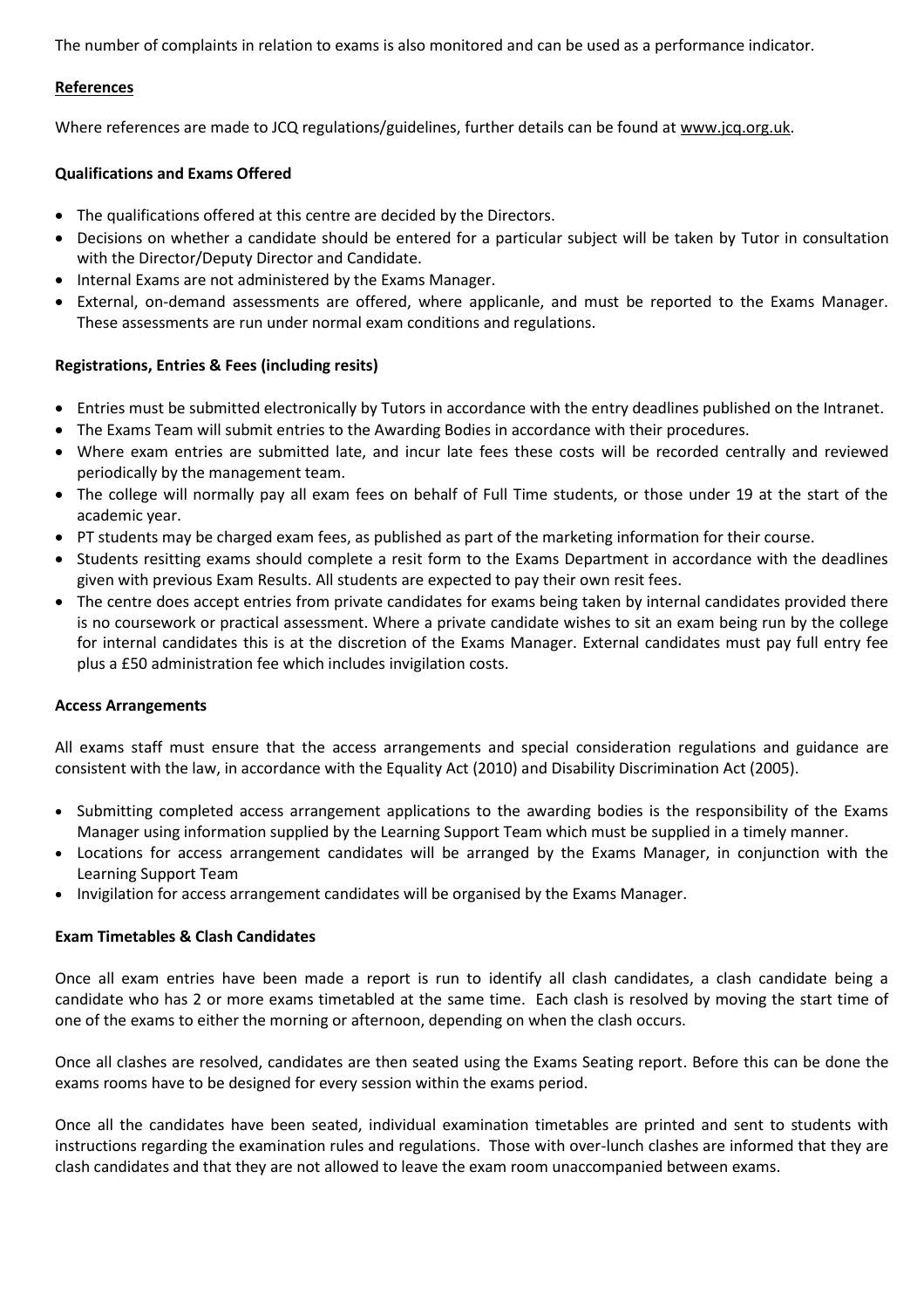# **Regulations & Invigilation**

- All exams are conducted in accordance with JCQ regulations where applicable, or in accordance with the guidelines issued by the relevant Awarding Body.
- Candidates are issued with instructions when they receive their timetable. These regulations are also displayed outside of the exam rooms.
- Coleg Cambria employs a team of Invigilators. These staff are subject to normal recruitment processes including DBS checks. They are also provided with full training when they start and regular update training each year following JCQ updates. These updates are also given to any other Coleg Cambria staff invigilating exams as part of their role.
- Each invigilator is provided with an Invigilation Pack that includes essential information and guidance, and also the JCQ guidelines.
- All Invigilation staff are expected to make themselves available during main Exam Periods each year.
- $\bullet$  It is the responsibility of the Invigilator(s) to:
	- $\circ$  ensure all candidates have an equal opportunity to demonstrate their abilities;
		- $\circ$  ensure the security of the examination before, during and after the examination;
		- o prevent possible candidate malpractice;
		- o prevent possible administrative failures.

#### **Special Consideration**

- Should a student be ill before an examination, suffer bereavement or other trauma, be taken ill during the examination itself or otherwise disadvantaged or disturbed during an examination, then it is the student/ parent/ carer's responsibility to alert the College, the Examinations Office, or the examination invigilator, to that effect.
- The student must support any special consideration claim with appropriate evidence within three days of the examination; for example, a letter from the student's doctor.
- The Examinations Manager will then forward a completed special consideration form to the relevant awarding body within seven days of the examination.
- If an unforeseen event affects the running of an exam for example a prolonged fire alarm or unexpected interruption – this instance should be reported to the Assistant Head overseeing Examinations. It is the responsibility of the Exam's Manager to apply for special consideration to the relevant exam board, in such an eventuality.

#### **Controlled Assessments & Coursework**

Please refer to the Controlled Assessment Policy.

#### **Exam Days**

The Exams Manager will book all exam rooms after liaison with other users and make the question papers, other exam stationery and materials available for the invigilator.

Site management staff are responsible for setting up the allocated rooms, and will be advised of requirements in advance.

The Centre exams staff will start and finish all exams in accordance with JCQ guidelines.

Any staff present must be in accordance with the rules defined by JCQ concerning who is allowed in the exam room and what they can do.

In practical exams, subject teachers' availability will be in accordance with JCQ guidelines.

Exam papers must not be read by subject teachers or removed from the exam room before the end of a session. Papers will be distributed to tutors, on request, in accordance with JCQ's recommendations.

After an exam, the Centre exams staff will arrange for the safe dispatch of completed examination scripts to awarding bodies.

Candidates' personal belongings remain their own responsibility and the Centre accepts no liability for their loss or damage.